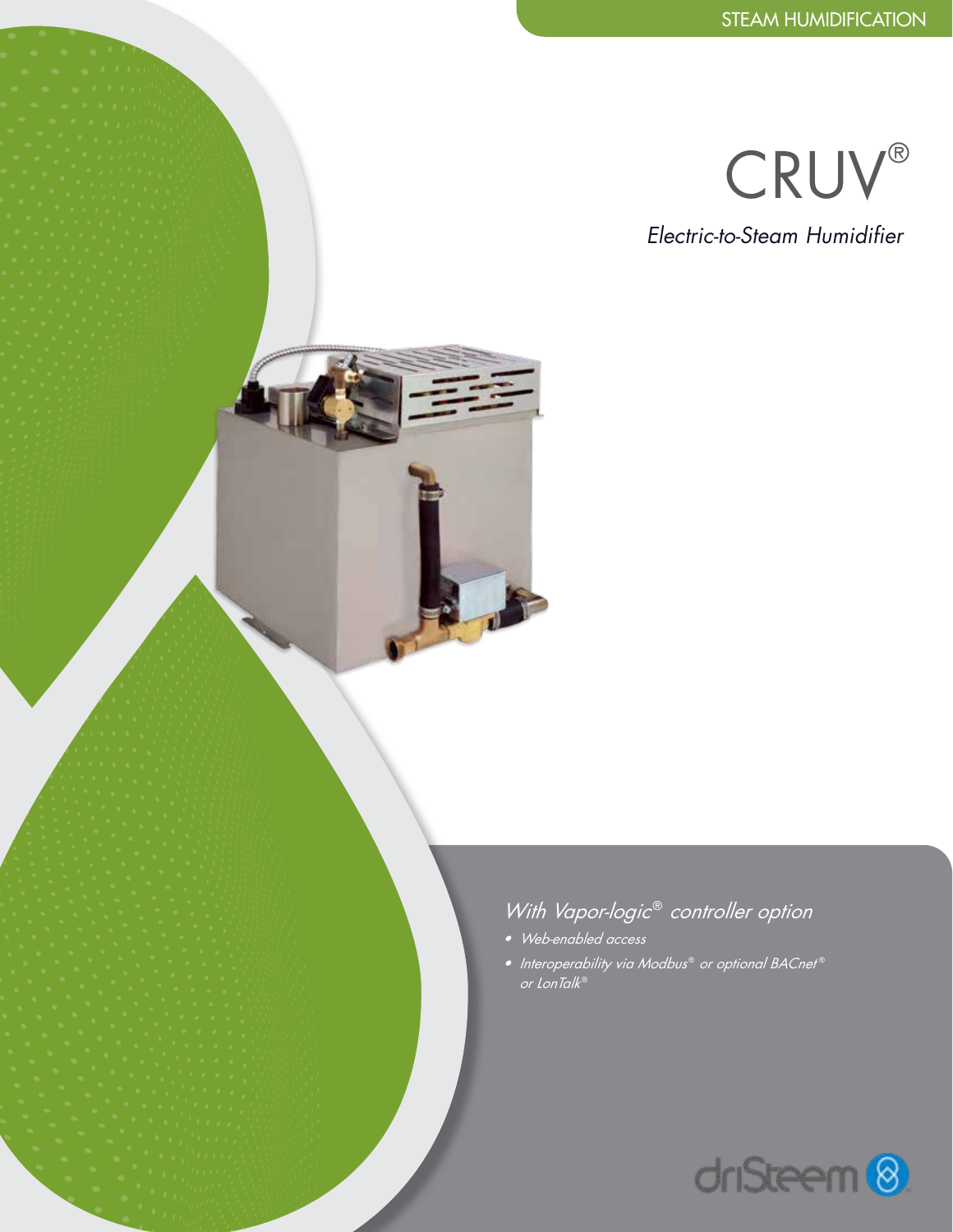## COMPACT AND FASY TO SERVICE



#### **CRUV HUMIDIFIER**

*CRUV humidifiers use heat caused by electrical resistance in submerged heating elements to boil fill water into steam. CRUV is compatible with all water types and numerous dispersion options. Mounting options include inside an existing enclosure, as shown below.*

**CRUV WITH A SINGLE DISPERSION TUBE IN A PACKAGED AIR CONDITIONING UNIT**



#### ELECTRIC-TO-STEAM HUMIDIFICATION

The compact CRUV humidifier is designed to integrate inside an existing enclosure, such as a packaged air conditioning unit or added to an existing system, such as an environmental chamber. CRUV is self contained, compatible with all water types, and the clear choice for adding a humidification system while meeting minimum space requirements. And CRUV humidifiers provide reliable control to ±3% RH.

The standard LW Series electronic control system controls water levels and drain and flush cycles. The Vapor-logic® microprocessor controller is available for applications requiring advanced control.

#### WHY CHOOSE ELECTRIC-TO-STEAM HUMIDIFICATION

#### **VERSATILE**

- Supports all water types: tap, softened, reverse osmosis, and deionized
- Capacity from 6 to 102 lbs/hr (2.7 to 46 kg/h), link up to 16 units for capacity up to 1632 lbs/hr (740 kg/h)
- Standard LW series controller and optional Vapor-logic controller for multiple levels of control capability

#### **FLEXIBLE**

- Dispersion with steam dispersion panels or tubes for broad application flexibility
- On-off or time-proportioned (TP) control for application control in most environments; solid-state relay (SSR) option for tight control
- Electronically monitored water level ensures consistent, reliable operation at any capacity

#### **EASY TO MAINTAIN**

- Heating elements and power conductors attach to tank cover for easy tank access without disconnecting wires or plumbing
- Softened water significantly reduces maintenance requirements
- End-of-season auto-drain minimizes microbial growth
- User-adjustable water skimmer removes surface residue

#### **ADVANCED CONTROL**

The optional Vapor-logic controller sets the standard for control in electric steam humidification:

- Interoperability allows communication with building automation systems via Modbus® or with optional BACnet® or LonTalk® protocols.
- Safety presets initiate fill and drain cycles and keep the humidifier cool and safe if sensed conditions, though unlikely, could be hazardous.
- Web-enabled control allows you to set up, view, and adjust humidifier functions via Ethernet, either directly or remotely through a network.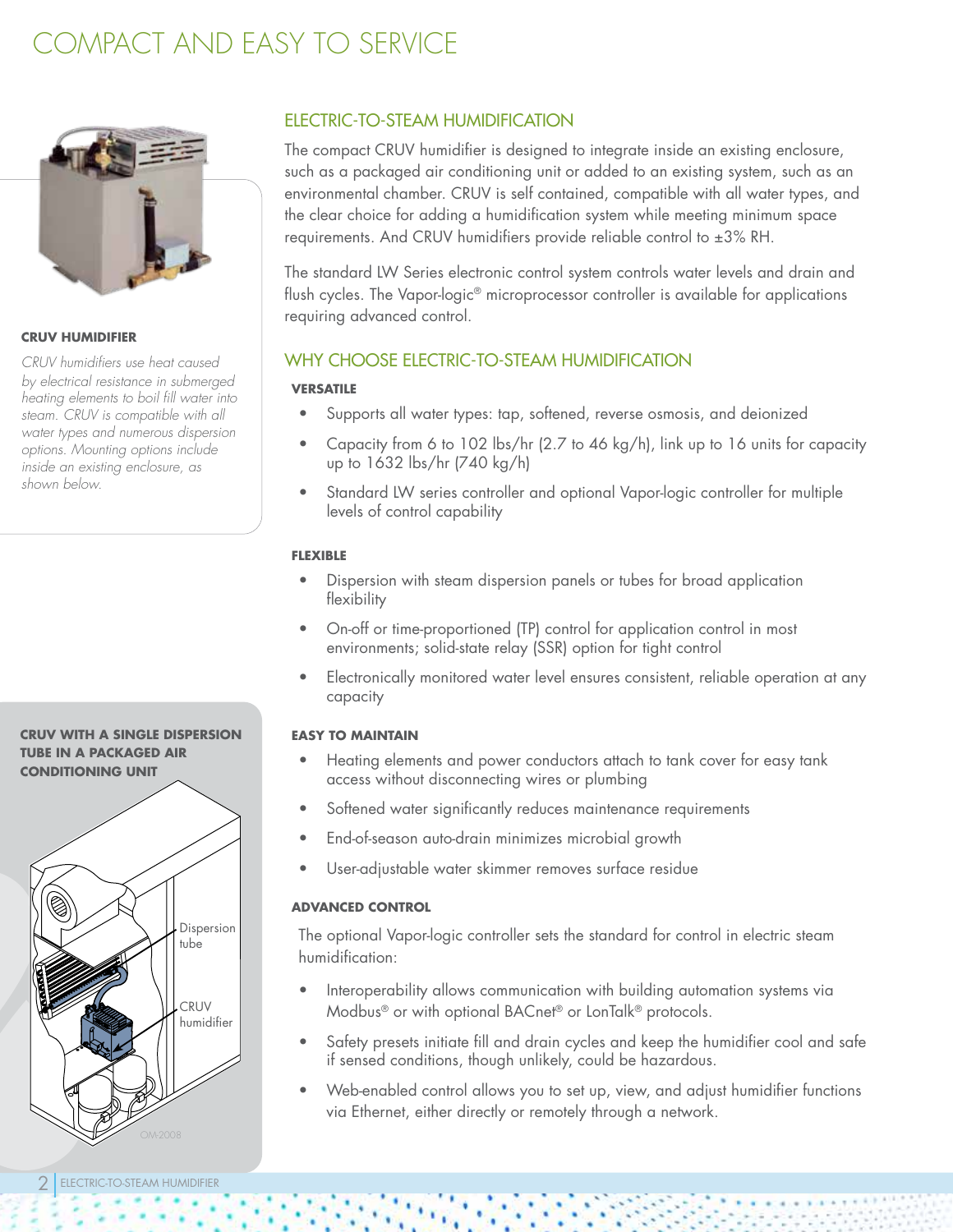## SPECIFICATIONS

#### Table 3-1:

 $CRUV$  capacities, electrical specifications, and we

| $\sim$ . capacinos, cicemical specifications, and weights |                                |      |                                 |                          |                                 |                                 |                                 |                                 |                                 |                                 |                                 |                          |                 |           |    |     |    |
|-----------------------------------------------------------|--------------------------------|------|---------------------------------|--------------------------|---------------------------------|---------------------------------|---------------------------------|---------------------------------|---------------------------------|---------------------------------|---------------------------------|--------------------------|-----------------|-----------|----|-----|----|
| <b>CRUV</b><br>model                                      | Maximum<br>steam<br>capacity** |      | Current draw (amps)             |                          |                                 |                                 |                                 |                                 |                                 |                                 |                                 | Shipping                 |                 | Operating |    |     |    |
|                                                           |                                |      | Single-phase                    |                          |                                 |                                 |                                 | Three-phase                     |                                 |                                 |                                 | weight***                |                 | weight*** |    |     |    |
| kW                                                        | $\frac{1}{s}$                  | kg/h | <b>120V</b>                     | 208V                     | 240V                            | 277V                            | 480V                            | 600V                            | 208V                            | <b>240V</b>                     | 277V                            | 480V                     | 600V            | lbs       | kg | lbs | kg |
| $\overline{2}$                                            | 6                              | 2.7  | 16.7                            | 9.6                      | 8.3                             | 7.2                             | 4.2                             | 3.3                             | $\qquad \qquad -$               | $\hspace{0.1mm}-\hspace{0.1mm}$ | $\qquad \qquad -$               | $\overline{\phantom{0}}$ | $\qquad \qquad$ | 25        | 11 | 45  | 20 |
| 4                                                         | 12                             | 5.4  | 33.3                            | 19.2                     | 16.7                            | 14.4                            | 8.3                             | 6.7                             | $16.7*$                         | $14.4*$                         | 12.5                            | $7.2*$                   | $5.8*$          | 27        | 12 | 47  | 21 |
| 6                                                         | 18                             | 8.2  | $\overline{\phantom{0}}$        | 28.8                     | 25.0                            | 21.7                            | 12.5                            | 10.0                            | $25.0*$                         | $21.7*$                         | 18.8                            | $10.8*$                  | $8.7*$          | 37        | 17 | 75  | 34 |
| 8                                                         | 24                             | 10.9 | $\overline{\phantom{0}}$        | 38.5                     | 33.3                            | 28.9                            | 16.7                            | 13.3                            | $33.3*$                         | 28.9*                           | 25.0                            | $14.4*$                  | $11.5*$         | 37        | 17 | 75  | 34 |
| 10                                                        | 30                             | 13.6 | $\hspace{0.1mm}-\hspace{0.1mm}$ | $\overline{\phantom{m}}$ | 41.7                            | $36.1*$                         | 20.8                            | 16.7                            | $29.1*$                         | $25.3*$                         | 21.9                            | $12.6*$                  | $10.1*$         | 39        | 18 | 90  | 41 |
| 12                                                        | 36                             | 16.3 | $\overline{\phantom{0}}$        | -                        | $\overline{\phantom{0}}$        | 43.3                            | 25.0                            | 20.0                            | 33.3                            | 28.9                            | 25.0                            | 14.4                     | 11.5            | 39        | 18 | 90  | 41 |
| 14                                                        | 42                             | 19.1 | $\hspace{0.1mm}-\hspace{0.1mm}$ | $\overline{\phantom{0}}$ | $\qquad \qquad$                 | $\hspace{0.1mm}-\hspace{0.1mm}$ | 29.2                            | 23.3                            | 38.9                            | 33.7                            | 29.2                            | 16.8                     | 13.5            | 39        | 18 | 90  | 41 |
| 16                                                        | 48                             | 21.8 |                                 | -                        | $\overline{\phantom{0}}$        | $\qquad \qquad$                 | 33.3                            | 26.7                            | 44.4                            | 38.5                            | 33.3                            | 19.2                     | 15.4            | 39        | 18 | 90  | 41 |
| 21                                                        | 63                             | 28.6 | $\qquad \qquad -$               | —                        | $\hspace{0.1mm}-\hspace{0.1mm}$ |                                 | 43.8                            | 35.0                            | $\qquad \qquad -$               | $\hspace{0.1mm}-\hspace{0.1mm}$ | 43.8                            | 25.3                     | 20.2            | 43        | 20 | 104 | 47 |
| 25                                                        | 75                             | 34.0 |                                 |                          | -                               | -                               | $\overline{\phantom{0}}$        | 41.7                            | $\overline{\phantom{0}}$        |                                 | $\qquad \qquad$                 | 30.1                     | 24.1            | 43        | 20 | 104 | 47 |
| 30                                                        | 90                             | 40.9 | $\hspace{0.1mm}-\hspace{0.1mm}$ |                          | $\hspace{0.1mm}-\hspace{0.1mm}$ | $\hspace{0.1mm}-\hspace{0.1mm}$ | $\hspace{0.1mm}-\hspace{0.1mm}$ | $\hspace{0.1mm}-\hspace{0.1mm}$ | $\hspace{0.1mm}-\hspace{0.1mm}$ | $\hspace{0.1mm}-\hspace{0.1mm}$ | $\hspace{0.1mm}-\hspace{0.1mm}$ | 36.1                     | 28.9            | 48        | 22 | 109 | 49 |
| 34                                                        | 102                            | 46.3 |                                 |                          |                                 |                                 |                                 |                                 |                                 |                                 | $\overline{\phantom{0}}$        | 40.9                     | 32.7            | 48        | 22 | 109 | 49 |

\* For wire sizing, the highest leg draw is shown due to current imbalance.

Total humidifier load = load to meet design conditions + load to compensate for steam loss from the dispersion assembly and interconnecting piping. If total humidifier load is more than the humidifier's maximum capacity, design conditions will not be met. For steam loss data see the DriSteem Design Guide available for downloading and printing at www.dristeem.com

\*\*\* Depending on configuration, add up to 28 lbs (13 kg) for weight of control cabinet, subpanel, and other electrical control components.

#### **CRUV DIMENSIONS**

CRUV with RO/DI water option shown





| Table 3-2:<br><b>CRUV</b> dimensions |        |     |        |     |        |     |  |  |  |  |  |
|--------------------------------------|--------|-----|--------|-----|--------|-----|--|--|--|--|--|
| <b>CRUV</b>                          | A      |     |        | B   | C      |     |  |  |  |  |  |
| model                                | inches | mm  | inches | mm  | inches | mm  |  |  |  |  |  |
| 2, 4                                 | 15.50  | 394 | 12.50  | 318 | 12.13  | 308 |  |  |  |  |  |
| 6, 8                                 | 16.00  | 406 | 16.88  | 429 | 13.25  | 337 |  |  |  |  |  |
| 10, 12,<br>14, 16                    | 16.00  | 406 | 16.88  | 429 | 14.88  | 378 |  |  |  |  |  |
| 21, 25,<br>30, 34                    | 16.00  | 406 | 16.88  | 429 | 16.38  | 416 |  |  |  |  |  |